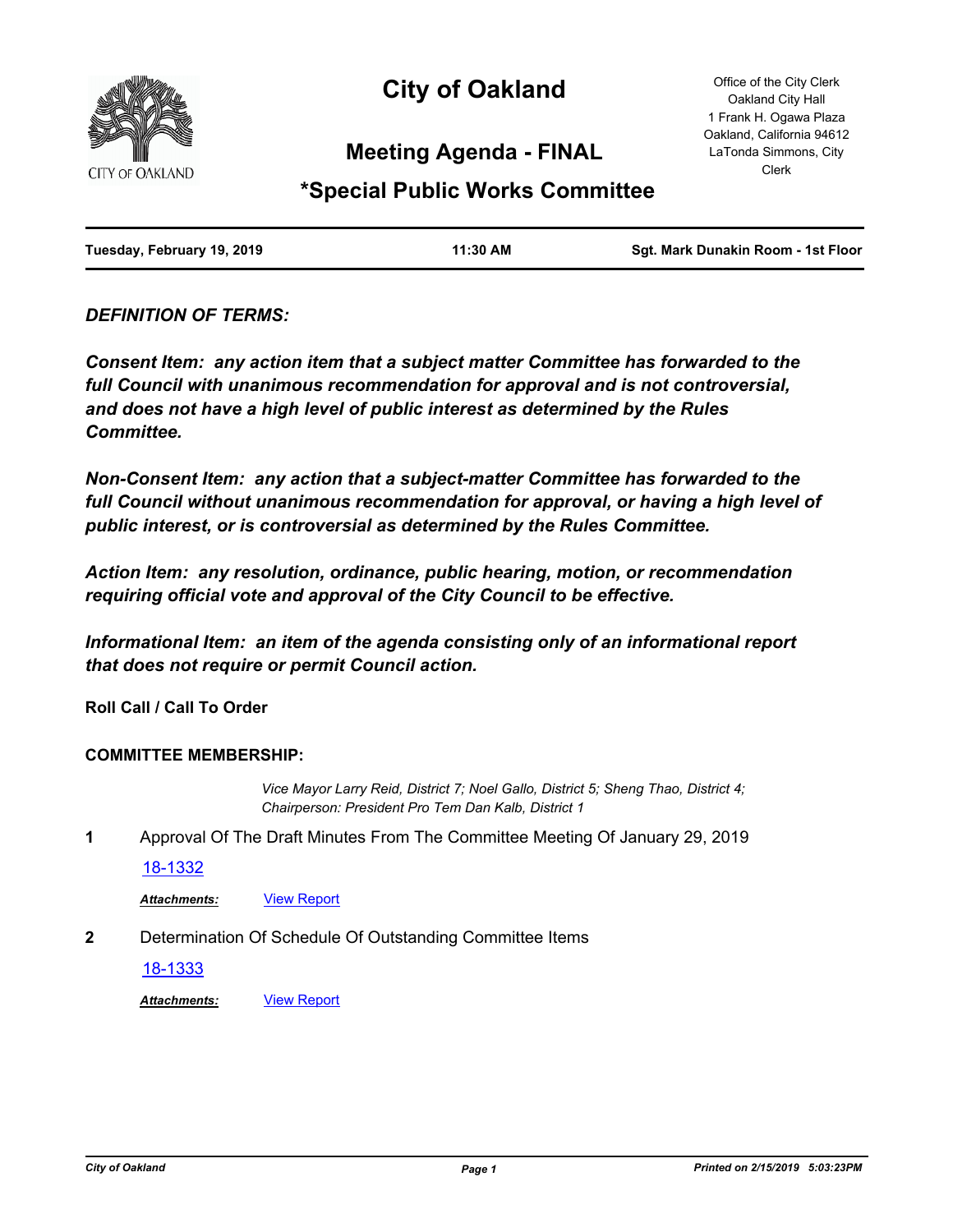Subject: Informational Report On Stormwater Trash Load Reduction Compliance From: Councilmember Kalb Recommendation: Receive An Informational Report On The Status Of The City's Compliance With The Municipal Regional Stormwater Permit's Trash Reduction Requirements **3**

[18-1362](http://oakland.legistar.com/gateway.aspx?m=l&id=/matter.aspx?key=29788)

*Attachments:* [View Report](http://oakland.legistar.com/gateway.aspx?M=F&ID=62152fb1-e26a-4481-9b4e-fe38f2ea71bd.pdf)

#### *Legislative History*

1/29/19 \*Special Public Works **Committee** 

Scheduled to the \*Special Public Works **Committee** 

Subject: Amendment For Maintenance Of Emergency Response Vehicles From: Oakland Public Works Department **4**

Recommendation: Adopt A Resolution Authorizing: (1) An Amendment To Authorizing Resolution No. 87161 C.M.S. Governing Current Contractual Provisions With Golden State Fire Apparatus, Inc. In The Amount Of Two Hundred Thousand Dollars (\$200,000.00) Annually For The Period Of May 1, 2018 Through April 30, 2019, With Two One-Year Options To Renew, For A Grand Total Contractual Allocation Of Six Hundred Thousand Dollars (\$600,000.00) To A Proposed Increased Contractual Amount Of Four Hundred Thousand Dollars (\$400,000.00) Annually For The Period Of May 1, 2018 Through April 30, 2019, With Two One-Year Options To Renew, For A Grand Total Increased Contractual Amount Of One Million Two Hundred Thousand Dollars \$1,200,000.00) For Maintenance, Parts And Repair Of Fire Department Emergency Response Vehicles And Related Equipment, Without Returning To Council, And (2) A Waiver Of The Advertising, Competitive Bidding And Request For Proposal/ Qualifications (RFP/Q) Requirements

[18-1369](http://oakland.legistar.com/gateway.aspx?m=l&id=/matter.aspx?key=29795)

#### *Attachments:* [View Report](http://oakland.legistar.com/gateway.aspx?M=F&ID=9cc0f4a6-273d-48a4-8687-60db3aa7001d.pdf)

#### *Legislative History*

1/31/19 \*Rules & Legislation **Committee** 

Scheduled to the \*Special Public Works **Committee**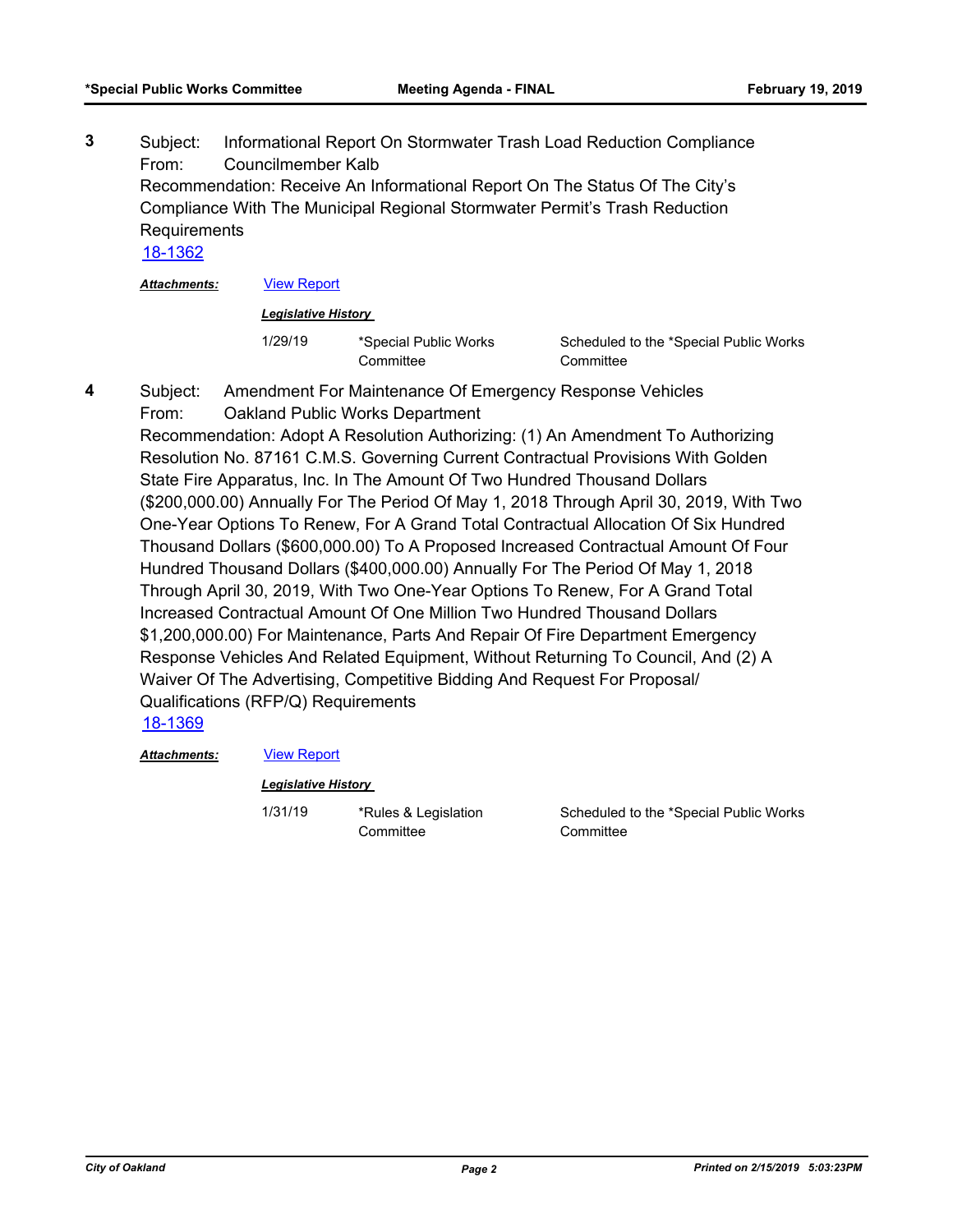Subject: On-Call Community Based Organization And Non-Profits Services From: Transportation Department **5**

Recommendation: Adopt A Resolution Authorizing The City Administrator Or Designee To Execute Professional Services Agreements For On-Call Outreach And Engagement With Community Based Organization And Non-Profits To One (1) Tier I Firm For Fifty Thousand Dollars (\$50,000.00) To Walk Oakland Bike Oakland; And To Eight (8) Tier II Firms In The Amount Of Three Hundred Thousand Dollars (\$300,000.00) Each To Building Opportunities For Self-Sufficiency; Communities In Collaboration; Cycles Of Change; East Bay Asian Local Development Corp.; Eastside Art Alliance/Deeply Rooted In Oakland; Safe Passages; Transform; And Urban Strategies Council [18-1353](http://oakland.legistar.com/gateway.aspx?m=l&id=/matter.aspx?key=29779)

[View Report](http://oakland.legistar.com/gateway.aspx?M=F&ID=6ee6d651-dabd-4dd7-86cf-f7828798276c.pdf) *Attachments:*

[View Supplemental Report 2-15-2019](http://oakland.legistar.com/gateway.aspx?M=F&ID=52dc0d3c-7940-4272-a928-d8e39bd71693.pdf)

#### *Legislative History*

| 1/31/19 | *Rules & Legislation                      | Scheduled to the *Special Public Works |  |
|---------|-------------------------------------------|----------------------------------------|--|
|         | Committee                                 | Committee                              |  |
|         | There was a title change read into record |                                        |  |

Subject: Major Encroachment Permit At 7841 Michigan Avenue From: Transportation Department Recommendation: Adopt A Resolution Granting A Conditional And Revocable Major Encroachment Permit To Jonathan Wade Crane And Carolyn Mary Crane, To Allow A Portion Of Existing Building, Stairs, Retaining Wall, And Railing To Encroach Into The Public Right-Of-Way At 7841 Michigan Avenue, Major Encroachment Permit ENMJ17063 **6** [18-1354](http://oakland.legistar.com/gateway.aspx?m=l&id=/matter.aspx?key=29780)

*Attachments:* [View Report](http://oakland.legistar.com/gateway.aspx?M=F&ID=93a152df-9328-4186-a9fa-93f8967f0017.pdf)

#### *Legislative History*

1/31/19 \*Rules & Legislation **Committee** 

Scheduled to the \*Special Public Works **Committee** 

Subject: As-Needed Pavement Rehabilitation Services From: Transportation Department **7**

Recommendation: Adopt The Following Pieces Of Legislation:

1) A Resolution Authorizing The City Administrator To Award A Construction Contract For As-Needed Pavement Rehabilitation Services To McGuire & Hester, In Accordance With Contractor's Bid In An Amount Not To Exceed Ten Million, Nine Hundred And Eighty-Two Thousand, Two Hundred Dollars (\$10,982,200.00); And

# [18-1355](http://oakland.legistar.com/gateway.aspx?m=l&id=/matter.aspx?key=29781)

*Attachments:* [View Report](http://oakland.legistar.com/gateway.aspx?M=F&ID=3a9011ec-7599-45fd-a21c-108073057a10.pdf)

#### *Legislative History*

1/31/19 \*Rules & Legislation **Committee** 

Scheduled to the \*Special Public Works **Committee**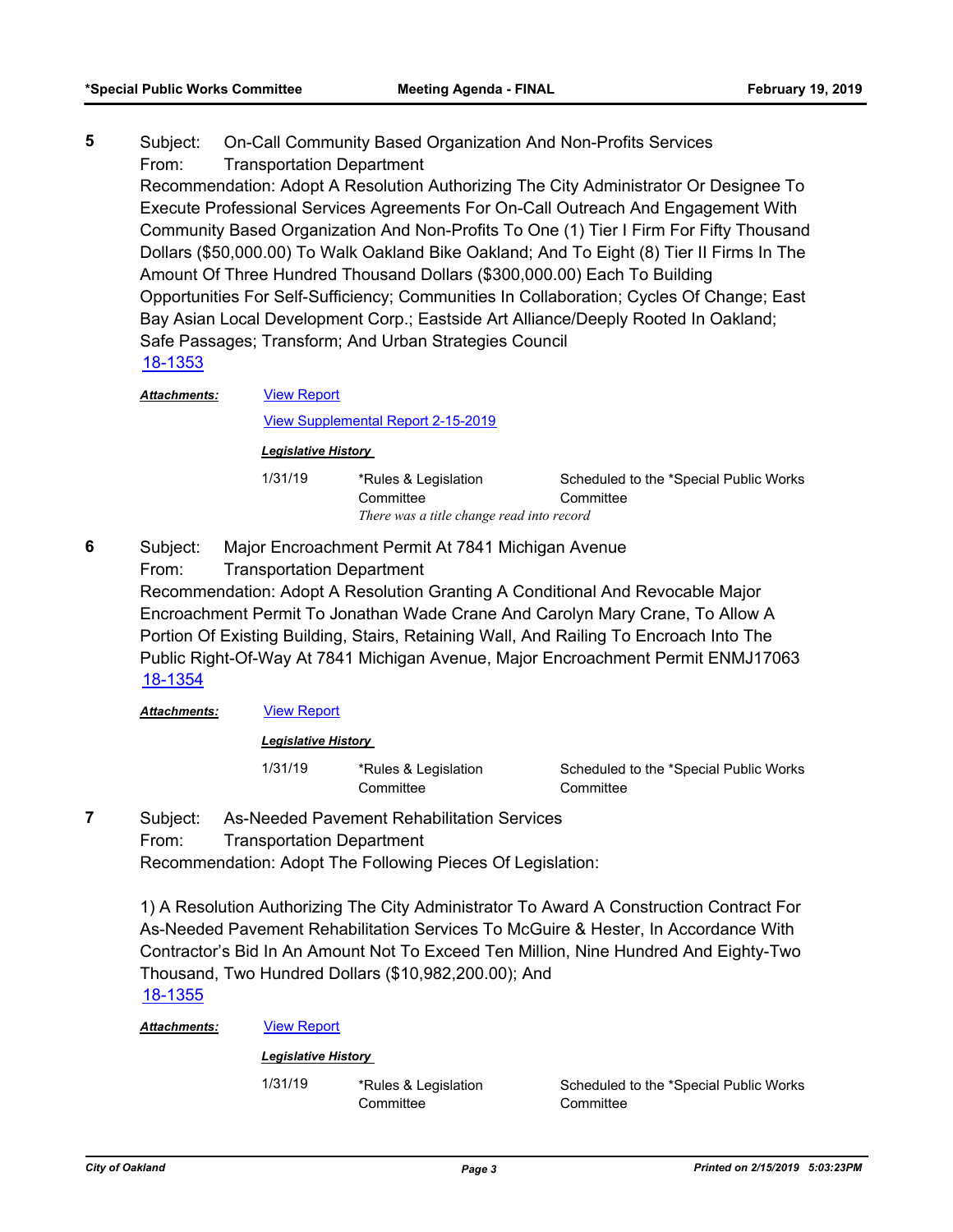| 2/7/19 | *Rules & Legislation                                                  | No Action Taken |  |
|--------|-----------------------------------------------------------------------|-----------------|--|
|        | Committee                                                             |                 |  |
|        | A title change was read into record at the February 7, 2019 Rules and |                 |  |
|        | <b>Legislation Committee</b>                                          |                 |  |

2) A Resolution Waiving Advertising And Competitive Bidding And Authorizing The City Administrator Award A Construction Contract For As-Needed Pavement Rehabilitation Services To Gallagher & Burke, Inc., In Accordance With Contractor's Bid In An Amount Not To Exceed Ten Million, Nine Hundred And Ninety-Four Thousand, Six Hundred Dollars (\$10,994,600.00)

[18-1356](http://oakland.legistar.com/gateway.aspx?m=l&id=/matter.aspx?key=29782)

| Attachments: | <b>View Report</b><br><b>Legislative History</b> |                                                                   |                                                                                          |  |
|--------------|--------------------------------------------------|-------------------------------------------------------------------|------------------------------------------------------------------------------------------|--|
|              |                                                  |                                                                   |                                                                                          |  |
|              | 2/7/19                                           | *Rules & Legislation<br>Committee<br><b>Legislation Committee</b> | No Action Taken<br>A title change was read into record at the February 7, 2019 Rules and |  |

**Open Forum (TOTAL TIME AVAILABLE: 15 MINUTES)**

#### **Adjournment**

**\* In the event of a quorum of the City Council participates on this Committee, the meeting is noticed as a Special Meeting of the City Council; however no final City Council action can be taken.**

### **Americans With Disabilities Act**

**If you need special assistance to participate in Oakland City Council and Committee meetings please contact the Office of the City Clerk. When possible, please notify the City Clerk 5 days prior to the meeting so we can make reasonable arrangements to ensure accessibility. Also, in compliance with Oakland's policy for people with environmental illness or multiple chemical sensitivities, please refrain from wearing strongly scented products to meetings. Office of the City Clerk - Agenda Management Unit Phone: (510) 238-6406 Fax: (510) 238-6699 Recorded Agenda: (510) 238-2386 Telecommunications Display Device: (510) 238-3254**